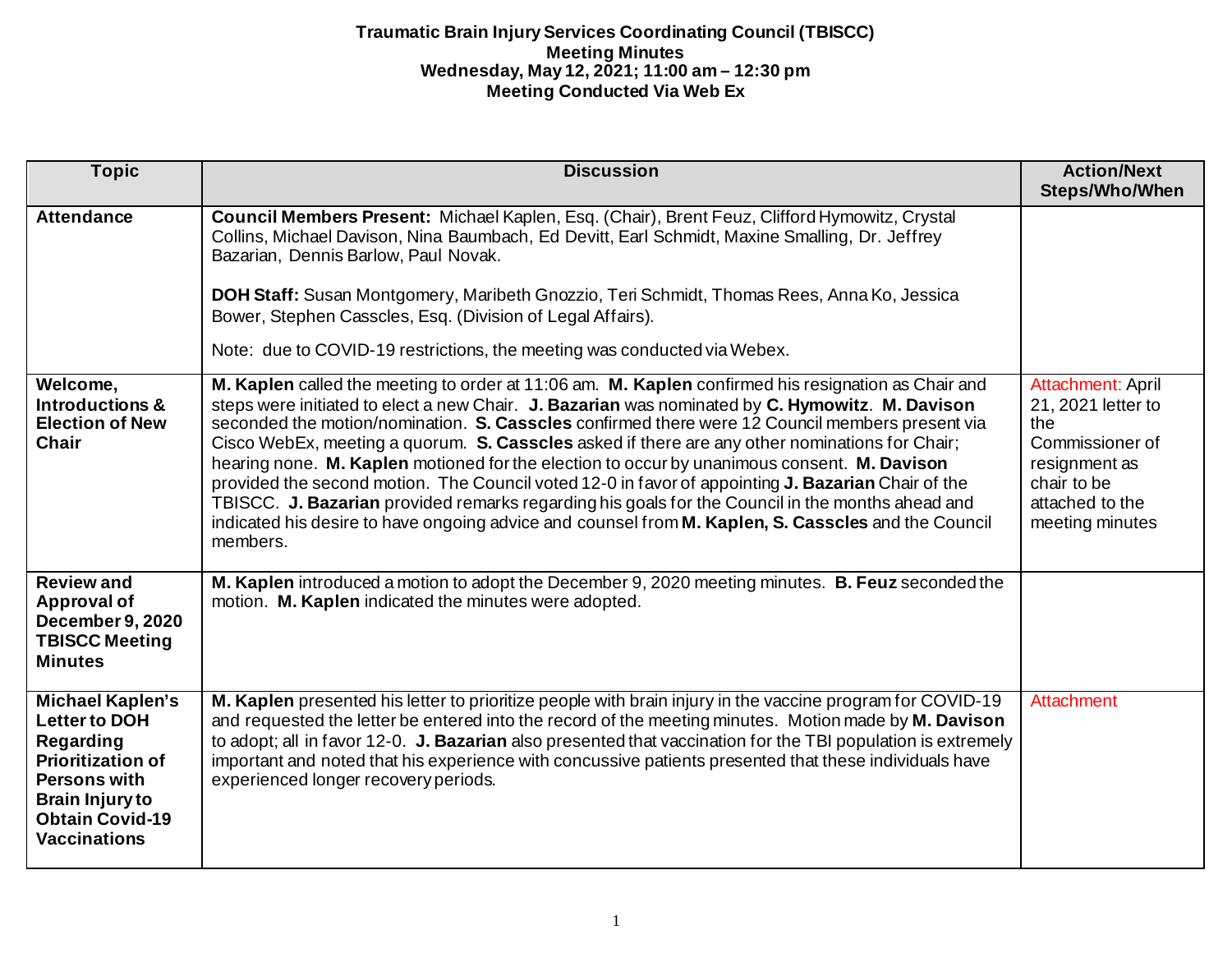| Introduction of<br><b>New Council</b><br><b>Member</b> | M. Gnozzio introduced new Council member, Dennis Barlow. D. Barlow is a representative of the State<br>Education Department/ACCESS VR and replaces Jennifer Semonite. D. Barlow was an ACCESS-VR<br>representative to this Council approximately 15 years ago. He is looking forward to his new participation<br>and recognizes the Council's commitment to serving individuals/stakeholders impacted by traumatic brain<br>injury.                                                                                                                                                                                                                                                                                                                                                                                                                                                                                                                                                                                                                                                                                                                                                                                                                                                                                                                                                                                                                                                                                                                                                                                                                                                                                                                                        |                                                                                                                                  |
|--------------------------------------------------------|----------------------------------------------------------------------------------------------------------------------------------------------------------------------------------------------------------------------------------------------------------------------------------------------------------------------------------------------------------------------------------------------------------------------------------------------------------------------------------------------------------------------------------------------------------------------------------------------------------------------------------------------------------------------------------------------------------------------------------------------------------------------------------------------------------------------------------------------------------------------------------------------------------------------------------------------------------------------------------------------------------------------------------------------------------------------------------------------------------------------------------------------------------------------------------------------------------------------------------------------------------------------------------------------------------------------------------------------------------------------------------------------------------------------------------------------------------------------------------------------------------------------------------------------------------------------------------------------------------------------------------------------------------------------------------------------------------------------------------------------------------------------------|----------------------------------------------------------------------------------------------------------------------------------|
| <b>Member Updates</b>                                  | M. Smalling - No updates at this time. C. Hymowitz asked for updates on the Most Integrated Setting<br>Coordinating Council (MISCC). M. Smalling responded that she is not able to provide updates on the<br>MISCC, since the MISCC crosses over several departments and offices. M. Gnozzio stated the<br>NYSDOH will work with OMH/Ms. Smalling to ensure that an update is provided.<br>E. Schmidt - The Veterans Health Care Administration is providing veterans, spouses, and caregivers<br>any of the three available COVID-19 vaccines free of charge.<br>M. Kaplen requested that Susan Montgomery introduce herself as the new Division Director of DLTC.<br>S. Montgomery presented her 25-year experience in health policy and is looking forward to working with<br>the Council.<br>M. Davison shared that (as a Service Coordinator), the largest barrier currently present in TBI is the lack<br>of homecare workers to provide the services, especially in central NY. C. Hymowitz suggested that the<br>Council should address the capacity issues/shortage. C. Hymowitz shared that he would like to promote<br>person-centered planning specifically through training for participants to become better advocates in their<br>own planning process. M. Gnozzio shared that there is a person-centered planning training module<br>through Open Doors. M. Gnozzio will reach out to Andrea Juris/MFP to set up a call with Council<br>members to talk about specific trainings that are currently in the development stages for participants on<br>how to effectively use person-centered planning. E. Devitt suggested the creation of a certification for<br>individuals who want to help people with brain injury, potentially a peer support system. | <b>Schedule Andrea</b><br><b>Juris/MFP to discuss</b><br>person-centered<br>planning and<br>trainings in<br>development.         |
| <b>Public Comment</b>                                  | Christina LeBeau (Director of Advocacy at BIANYS) shared that BIANYS partnered with the NYSDOH in<br>the past on the HRSA grant and now wishes to partner with the NYSDOH on the ACL grant. Ms. LeBeau<br>explained that the grant requires a state partner in order to apply. BIANYS participated in preliminary<br>discussions with NYSDOH-OHIP regarding the grant opportunity shortly before the deadline to submit<br>and was referred to another office within NYSDOH. BIANYS then attempted to have meetings to discuss<br>the grant, but unfortunately they were cancelled by NYSDOH and were not rescheduled due to the limited<br>time remaining prior to the grant deadline. The deadline to submit is May 27, 2021. The current program<br>only applies to people who acquired their TBI before age 22 and must be Medicaid eligible. BIANYS is<br>seeking financial assistance through this grant to provide referral and informational support to the large<br>volume of callers to BIANYS seeking assistance. BIANYS is looking at private funding to assist people<br>not eligible for the waiver or are over the age of 22 or have behavioral issues.                                                                                                                                                                                                                                                                                                                                                                                                                                                                                                                                                                                                     | <b>Attachment: BIANYS</b><br>Letter to the<br>Commissioner<br>NYSDOH will provide<br>a response re:<br><b>Council letterhead</b> |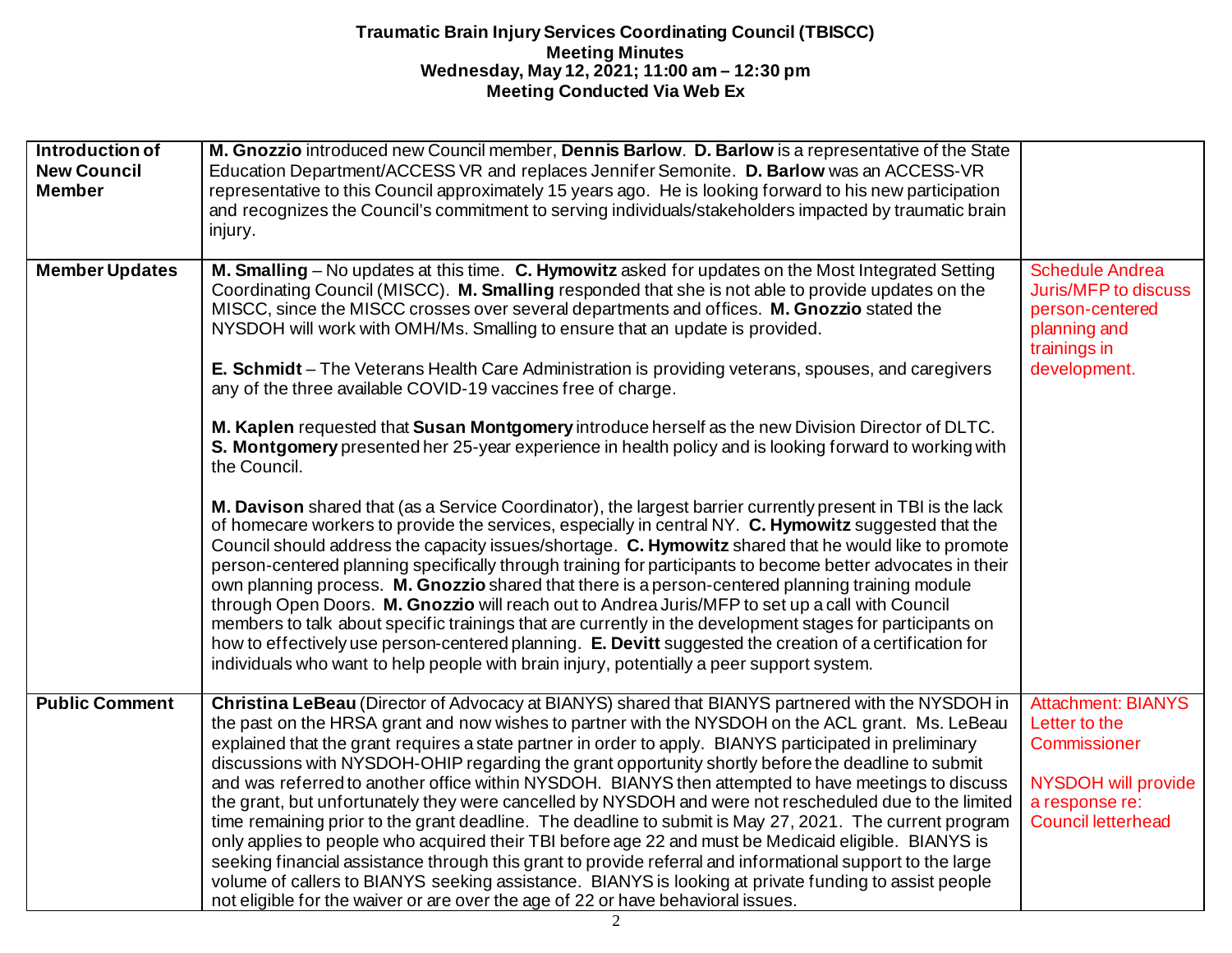**M. Kaplen** asked why NYSDOH is reluctant to support the request. **C. LeBeau** responded that the NYSDOH requirements for NYSDOH financial and staffing support, combined with the imminent submission deadline, were the primary factors cited by NYSDOH in their lack of support for the request. BIANYS advised NYSDOH that they would use their own internal grant writer to prepare the grant request. **M. Kaplen** asked if there is anything the Council can do to assist. **C. LeBeau** will provide the Council with sample letters from BIANYS and other letters of support from medical professionals. These letters will be sent to the Commissioner. **M. Kaplen** requested that **C. LeBeau** read the letter written to the Commissioner. **J. Bazarian** asked if awarded, would the grant be managed by NYSDOH. **C. LeBeau** replied yes, but with very little staffing resources needed. The grant would provide counseling, find doctors, and offer care coordination to non-Medicaid individuals. Not everyone is eligible for the waiver or Medicaid. **J. Bazarian** asked what entity is the funding source for the grant. **C. LeBeau**  indicated it is a federal grant. **C. LeBeau** indicated that there could ultimately be a savings to the State due to the reduction in ER visits due to the assistance BIANYS could provide. BIANYS is working to increase care coordinators (currently there are 9). This program would not compete with the TBI waiver. **C. Hymowitz** suggested the letter should go to the Commissioner with a deadline for a formal response. **M. Kaplen** made a motion to send the letter that Christina read to the Council to the Commissioner. **J. Bazarian** stated that even if the Council does not receive a response from Dr. Zucker, the letter should still be sent. **C. LeBeau** also read a letter from Albany Med written to the Commissioner recommending the grant. **M. Kaplen** presented a motion that the letter from BIANYS be sent to the Commissioner with an explanation that the grant proposal is supported by the TBISCC. **J. Bazarian** presented that the issue of letterhead for the Council has not been resolved. **C. Hymowitz** and **M. Davison** presented and seconded a motion that TBISCC letterhead should be created. **M. Kaplen** moved to request **S. Montgomery** forward the BIANYS letter to the Commissioner on behalf of the Council. **E. Schmidt** seconded the motion. Passed unanimously. **M. Gnozzio** will forward the letter to **S. Montgomery** and all Council members. **S. Casscles** stated that he will research the matter of TBISCC letterhead and provide a formal response.

**M. Gnozzio** will arrange a presentation from a representative regarding the statewide registry and how information is collected. Next meeting is scheduled for June 16, 2021.

**C. Hymowitz** inquired if NYSDOH contacted the Veterans representative in Plattsburgh as a potential Council member. **M. Gnozzio** responded yes, and that the person has since relocated out of NYS. **M. Gnozzio** encouraged Council members to recommend potential presenters and agenda items for future meetings to give NYSDOH sufficient time to arrange the agenda for the meeting and to contact presenters.

No other public comments were found in the WebEx chat box.